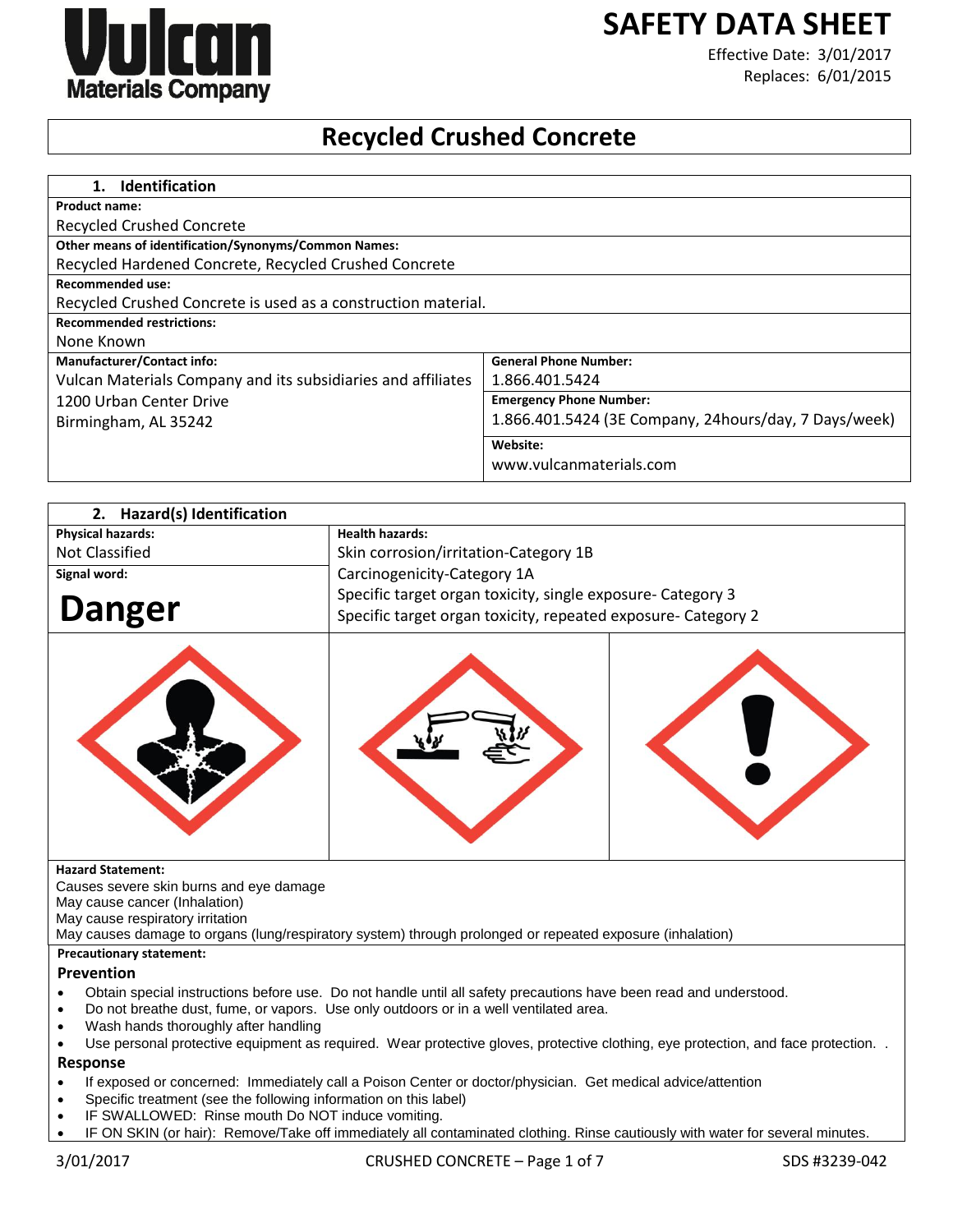Rinse skin with water/shower. If skin irritation occurs: Get medical advice/attention.

- IF INHALED: Remove victim to fresh air and keep at rest position comfortable for breathing.
- IF IN EYES: Rinse cautiously with water for several minutes. Remove contact lenses, if present and easy to do. Continue rinsing.
- Wash contaminated clothing before reuse.

# **Disposal**

Dispose of contents/container in accordance with all local, regional, national, and international regulations.

## **Supplemental information:**

Recycled crushed concrete contains a naturally occurring mineral complex with varying quantities of quartz (crystalline silica). Respirable Crystalline Silica (RCS) may cause cancer. Recycled crushed concrete may be subjected to various natural or mechanical forces that produce small particles (dust) which may contain respirable crystalline silica (particles less than 10 micrometers in aerodynamic diameter). Repeated inhalation of respirable crystalline silica (quartz) may cause lung cancer according to IARC, NTP; ACGIH states that it is a suspected cause of cancer.

| 3. Composition/information on ingredients                  |                   |          |
|------------------------------------------------------------|-------------------|----------|
| <b>Chemical name</b>                                       | <b>CAS number</b> | %        |
| Aggregate (crushed stone, sand,<br>gravel, expanded shale) | Mixture           | 60-95    |
| Quartz (crystalline silica)                                | 14808-60-7        | >1       |
| Fly Ash                                                    | 68131-74-8        | $0 - 11$ |
| <b>Hydrated Portland Cement</b>                            | 65997-15-1        | $3 - 40$ |

# **4. First-aid measures**

**Inhalation:**

Dusts from hardened product may irritate the mouth, nose, throat and lungs. Remove person to fresh air. Dust in throat and nasal passages should clear spontaneously. Contact a physician if irritation persists or later develops.

**Eyes:**

Immediately flush eye(s) with plenty of clean water for at least 15 minutes, while holding the eyelid(s) open. Occasionally lift the eyelid(s) to ensure thorough rinsing. Beyond flushing, do not attempt to remove material from eye(s). Contact a physician if irritation persists or later develops.

**Skin:**

Wash affected areas thoroughly with mild soap and fresh water. Contact a physician if irritation persists or later develops. Burns should be treated as caustic burns.

**Ingestion:**

If person is conscious do not induce vomiting. Give large quantity of water and get medical attention. Never attempt to make an unconscious person drink.

# **Most important symptoms/effects, acute and delayed:**

Dust may irritate the eyes, skin, and respiratory tract. Breathing respirable crystalline silica-containing dust for prolonged periods in the workplace can cause lung damage and a lung disease called silicosis. Symptoms of silicosis may include (but are not limited to) shortness of breath, difficulty breathing with or without exertion; coughing; diminished work capacity; diminished chest expansion; reduction of lung volume; right heart enlargement and/or failure.

# **Indication of immediate medical attention and special treatment needed:**

Not all individuals with silicosis will exhibit symptoms of the disease. However, silicosis can be progressive and symptoms can appear even years after exposures have ceased. Persons with silicosis have an increased risk of pulmonary tuberculosis infection.

# **For emergencies contact 3E Company at 1.866.401.5424 (24 hours/day, 7 days/week).**

# **5. Fire-fighting measures**

**Suitable extinguishing media:**

This product is not flammable. Use fire-extinguishing media appropriate for surrounding materials.

**Unsuitable extinguishing media:**

None known.

**Specific hazards arising from the chemical:**

Contact (dust) with powerful oxidizing agents may cause fire and/or explosions (see section 10 of SDS).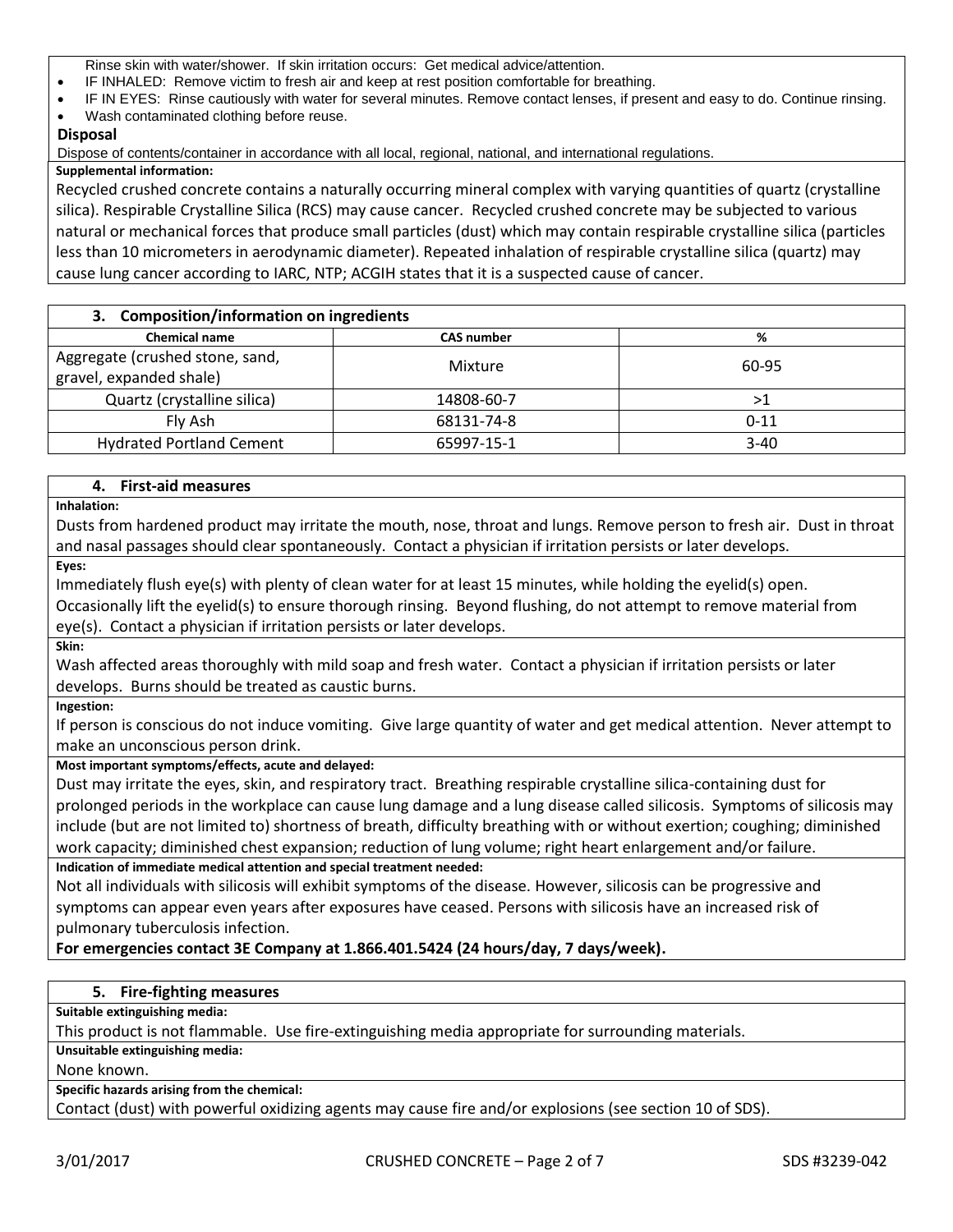**Special protective equipment and precautions for firefighters:**

Use protective equipment appropriate for surrounding materials.

**Fire-fighting equipment/instructions:**

No unusual fire or explosion hazards noted. Not a combustible dust.

**Specific methods:**

The presence of this material in a fire does not hinder the use of any standard extinguishing medium. Use extinguishing medium for surrounding fire.

# **6. Accidental release measures**

**Personal precautions, protective equipment and emergency procedures:**

Persons involved in cleanup processes should first observe precautions (as appropriate) identified in Section 8 of this SDS. **For emergencies, contact 3E Company at 1-866-401-5424 (24 hours/day, 7 days/week)**.

**Environmental precautions:**

Prevent from entering into sewers or drainage systems where it can harden and clog flow.

**Methods and materials for containment and cleaning up:**

Product should be removed from roads or other surfaces where it may interfere with traffic. If hardened material is spilled and dust is generated, cleanup personnel may be exposed to respirable crystalline silica. Do not dry sweep or use compressed air for clean-up. Wetting of spilled material and/or use of respiratory protective equipment may be necessary.

#### **7. Handling and storage**

**Precautions for safe handling:**

Respirable crystalline silica-containing dust may be generated during processing, handling, and storage. Use personal protection and controls identified in Section 8 of this MSDS as appropriate.

**Conditions for safe storage, including any incompatibilities:**

Do not store near food, beverages, or smoking materials.

#### **8. Exposure controls/personal protection**

#### **Legend:**

NE = Not Established; PEL = Permissible Exposure Limit; TLV = Threshold Limit Value; REL = Recommended Exposure Limit; OSHA = Occupational Safety and Health Administration; MSHA = Mine Safety and Health Administration; NIOSH = National Institute for Occupational Safety and Health; ACGIH = American Conference of Governmental Industrial Hygienists

|                                                                              | ACQIIT – AMERICAN COMERCILE OF QOVERNMENTAL MUUSTRA HYKIEMISTS                                                                                  |                                                                                       |                                                                                |  |  |
|------------------------------------------------------------------------------|-------------------------------------------------------------------------------------------------------------------------------------------------|---------------------------------------------------------------------------------------|--------------------------------------------------------------------------------|--|--|
|                                                                              | <b>OSHA/MSHA</b>                                                                                                                                | <b>ACGIH</b>                                                                          | <b>NIOSH</b>                                                                   |  |  |
| Component                                                                    | <b>PEL</b>                                                                                                                                      | <b>TLV</b>                                                                            | <b>REL</b>                                                                     |  |  |
| Particulates not otherwise classified                                        | 15 mg/m <sup>3</sup> (total dust)<br>5 mg/m <sup>3</sup> (respirable fraction)                                                                  | 10 mg/m <sup>3</sup> (inhalable fraction)<br>$3 \text{ mg/m}^3$ (respirable fraction) | <b>NE</b>                                                                      |  |  |
| Respirable dust containing silica                                            | 10 mg/m <sup>3</sup> $\div$ (%silica + 2)                                                                                                       | Use Respirable Silica TLV                                                             | Use Respirable Silica REL                                                      |  |  |
| Total dust containing silica                                                 | MSHA: 30 mg/m <sup>3</sup> $\div$ (% silica + 3)                                                                                                | <b>NE</b>                                                                             | <b>NE</b>                                                                      |  |  |
| Respirable Crystalline Silica (quartz)                                       | OSHA: $0.05 \text{ mg/m}^3$ (PEL)<br>OSHA: 0.025 mg/m <sup>3</sup> (Action Level)<br>MSHA: Use Respirable Dust<br>containing Silica PEL (above) | 0.025 mg/m <sup>3</sup>                                                               | 0.05 mg/m <sup>3</sup>                                                         |  |  |
| Respirable Tridymite and Cristobalite<br>(other forms of crystalline silica) | OSHA: Use respirable crystalline<br>silica PEL<br>MSHA: 1/2 of respirable dust<br>containing silica PEL                                         | 0.025 mg/m <sup>3</sup>                                                               | 0.05 mg/m <sup>3</sup>                                                         |  |  |
| <b>Portland Cement</b><br><b>Exposure Guidelines:</b>                        | 15 mg/m <sup>3</sup> (total dust)<br>5 mg/m <sup>3</sup> (respirable fraction)                                                                  | $10 \text{ mg/m}^3$                                                                   | 10 mg/m <sup>3</sup> (total dust)<br>5 mg/m <sup>3</sup> (respirable fraction) |  |  |

Total dust containing silica, respirable silica-containing dust and respirable crystalline silica (quartz) levels should be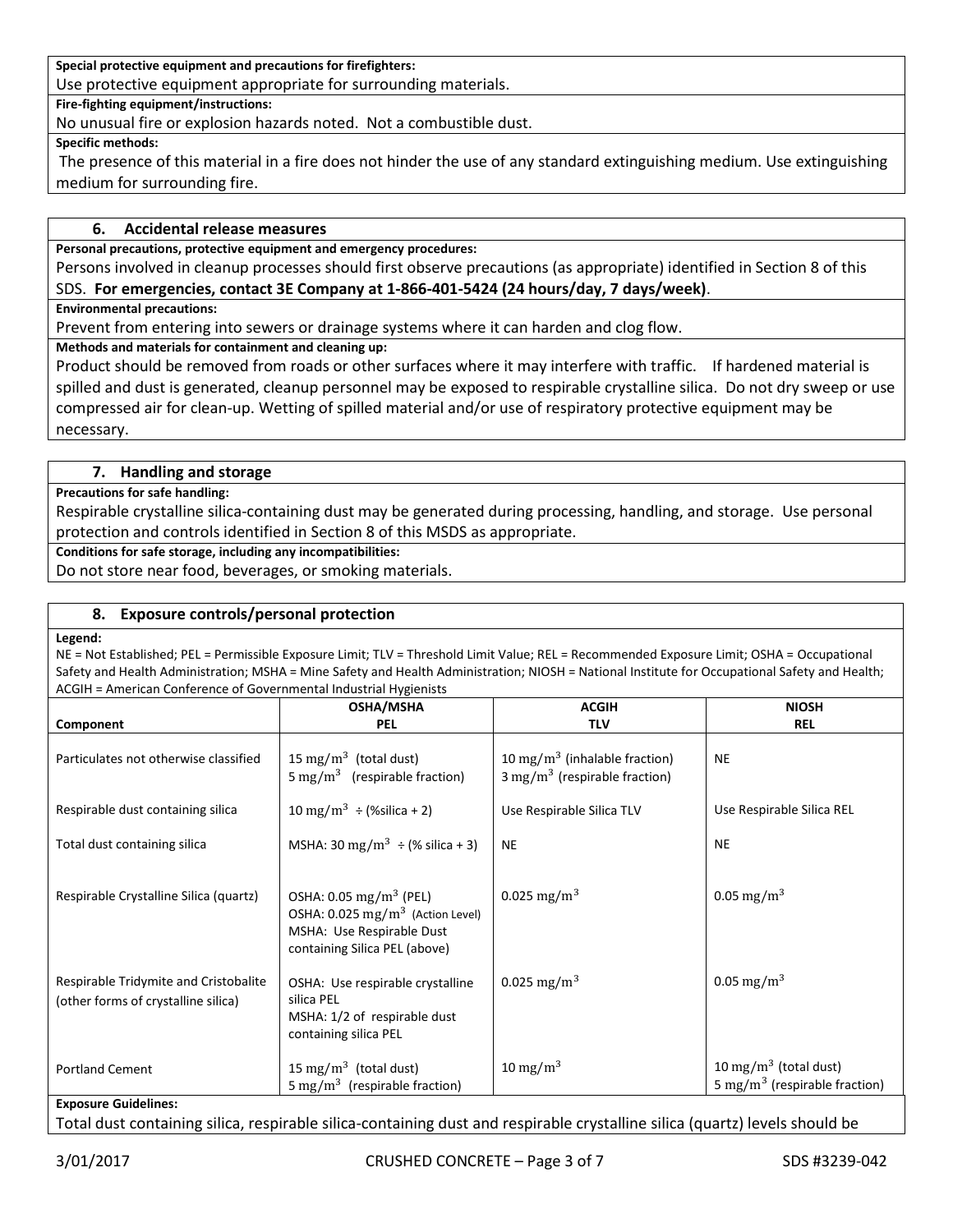monitored regularly to determine worker exposure levels. Exposure levels in excess of allowable exposure limits should be reduced by all feasible engineering controls, including (but not limited to) wet suppression, ventilation, process enclosure, and enclosed employee workstations.

# **Engineering Controls:**

Activities that generate dust from hardened product require the use of general ventilation, local exhaust, and/or wet suppression methods adequate to maintain exposures below appropriate exposure limits.

## **Eye Protection:**

Safety glasses with side shields should be worn as minimum protection. Dust goggles should be worn when excessively (visible) dusty conditions are present or are anticipated.

# **Skin Protection (Protective Gloves/Clothing):**

Use gloves to provide hand protection from abrasion. In dusty conditions, use long sleeve shirts. Wash work clothes after each use.

# **Respiratory Protection:**

All respirators must be NIOSH-approved for the exposure levels present. (See NIOSH Respirator Selection Guide). The need for respiratory protection should be evaluated by a qualified safety and health professional. Activities that generate dust require the use of an appropriate dust respirator where dust levels exceed or are likely to exceed allowable exposure limits. For respirable silica-containing dust levels that exceed or are likely to exceed an 8-hour timeweighted average (TWA) of 0.25  $\rm mg/m^3$ , a high efficiency particulate filter respirator must be worn at a minimum; however, if respirable silica-containing dust levels exceed or are likely to exceed an 8-hour TWA of 1.25 mg/m<sup>3</sup> an airpurifying, full-face respirator or equivalent is required. Respirator use must comply with applicable MSHA (42 CFR 84) or OSHA (29 CFR 1910.134) standards, which include provisions for a user training program, respirator inspection, repair and cleaning, respirator fit testing, medical surveillance and other requirements.

# **9. Physical and chemical properties**

| Appearance:                             |                                          |                                               |
|-----------------------------------------|------------------------------------------|-----------------------------------------------|
| Gray, solid mixture.                    |                                          |                                               |
| Odor:                                   | PH:                                      | Decomposition temperature:                    |
| Faint odor.                             | Not applicable                           | Not applicable                                |
| Melting point/freezing point:           | Initial boiling point and boiling range: | Flash point:                                  |
| Not applicable                          | Not applicable                           | Non-combustible                               |
| <b>Evaporation rate:</b>                | Flammability:                            | Upper/lower flammability or explosive limits: |
| Not applicable                          | Not applicable                           | Not applicable                                |
| Vapor pressure:                         | <b>Relative density:</b>                 | Solubility:                                   |
| Not applicable                          | Not applicable                           | Negligible                                    |
| Partition coefficient: n-octanol/water. | <b>Autoignition temperature:</b>         | Specific Gravity (H2O = 1):                   |
| Not applicable                          | Not applicable                           | $1.7 - 3.0$                                   |

#### **10. Stability and reactivity**

#### **Reactivity:**

Not reactive under normal use.

**Chemical stability:**

Stable under normal temperatures and pressures.

**Possibility of hazardous reactions:**

None under normal use.

# **Conditions to avoid (e.g., static discharge, shock or vibration):**

Contact with incompatible materials should be avoided (see below). See Sections 5 and 7 for additional information. **Incompatible materials:**

Strong acids. Silica reacts violently with powerful oxidizing agents such as fluorine, boron trifluoride, chlorine trifluoride, manganese trifluoride, and oxygen difluoride yielding possible fire and/or explosions. Silica dissolves readily in hydrofluoric acid producing a corrosive gas - silicon tetrafluoride..

# **Hazardous decomposition products:**

Respirable crystalline silica-containing dust may be generated. When heated, quartz is slowly transformed into tridymite (above 860°C/1580°F) and cristobalite (above 1470°C/2678°F). Both tridymite and cristobalite are other forms of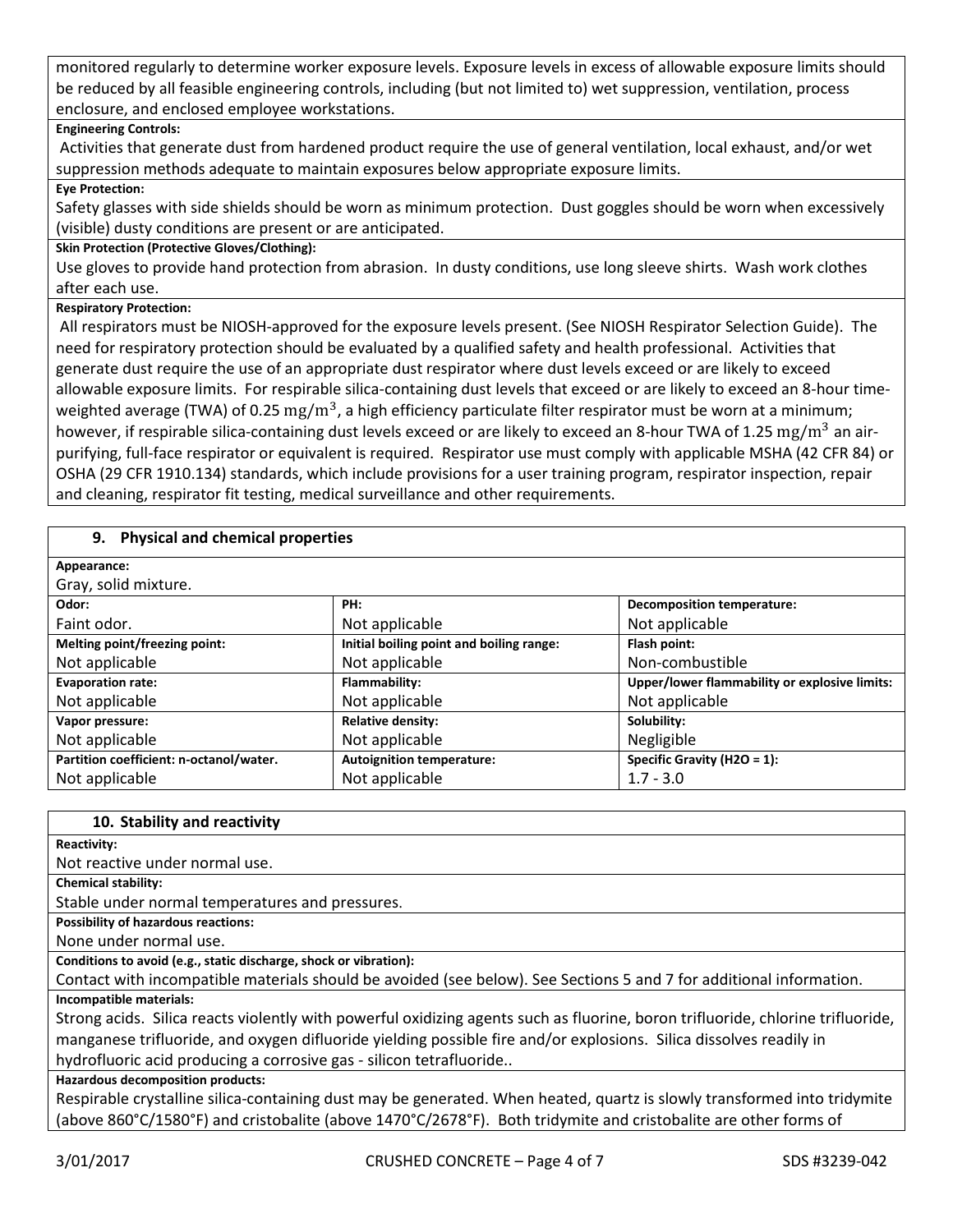# **11. Toxicological information**

**Primary Routes of Exposure:**

Inhalation and contact with the eyes and skin.

**Symptoms related to the physical, chemical, toxicological characteristics**

**Inhalation:**

Dusts from hardened product may irritate the mouth, nose, throat and lungs. Coughing, sneezing and shortness of breath may occur.

Symptoms of silicosis may include (but are not limited to) shortness of breath, difficulty breathing with or without exertion; coughing; diminished work capacity; diminished chest expansion; reduction of lung volume; right heart enlargement and/or failure. Persons with silicosis have an increased risk of pulmonary tuberculosis infection.

# **Eye Contact:**

Dust particles can scratch the eye causing tearing, redness, a stinging or burning feeling, or swelling of the eyes with blurred vision. Wet material may be slightly caustic and cause irritation or injury. Effects may become more serious with repeated or prolonged contact.

# **Skin Contact:**

Dust particles can scratch and irritate the skin with redness, an itching or burning feeling, swelling of the skin, and/or rash. Wet material may be slightly caustic and cause irritation, and may cause contact dermatitis, with symptoms that may include (but are not limited to) reddening, irritation and rash. Effects may become more serious with repeated or prolonged contact.

#### **Ingestion:**

Wet material is slightly caustic and causes tissue irritation. Ingestion of large amounts may cause gastrointestinal irritation including nausea, vomiting and diarrhea and blockage.

# **Medical Conditions Aggravated by Exposure:**

Pre-existing medical conditions that may be aggravated by exposure include disorders of the eye, skin and lung (including asthma and other breathing disorders). Smoking tobacco will impair the ability of the lungs to clear themselves of dust.

# **Delayed and immediate effects and also chronic effects from short- and long-term exposure:**

Hydraulic (Portland) cement may contain trace amounts of hexavalent chromium. Hexavalent chromium has been associated in some individuals with causing allergic reactions which may be manifested as contact dermatitis and skin ulcerations. Individuals who develop allergies to skin sensitizers such as hexavalent chromium, may experience a reaction upon repeated contact with those compounds. Irritated or broken skin is more likely to develop further complications such as ulcers and infection. Dermatitis and allergic reactions have been observed in workers with chronic exposure to fly ash. This was attributed to trace amounts of chromium, cobalt, nickel and other metals in the fly ash.

# The following information pertains to creating dust from hardened dry material:

Prolonged overexposure to respirable dusts in excess of allowable exposure limits can cause inflammation of the lungs leading to possible fibrotic changes, a medical condition known as pneumoconiosis.

Prolonged and repeated overexposure to high levels of respirable crystalline silica-containing dust may cause a chronic form of silicosis, an incurable lung disease that may result in permanent lung damage or death. Chronic silicosis generally occurs after 10 years or more of overexposure; a more accelerated type of silicosis may occur between 5 and 10 years of higher levels of prolonged and repeated overexposure. In early stages of silicosis, not all individuals will exhibit symptoms (signs) of the disease. However, silicosis can be progressive, and symptoms can appear at any time, even years after exposure has ceased.

Repeated overexposures to very high levels of respirable crystalline silica for periods as short as six months may cause acute silicosis. Acute silicosis is a rapidly progressive, incurable lung disease that is typically fatal. Symptoms include (but are not limited to): shortness of breath, cough, fever, weight loss, and chest pain.

Respirable dust containing newly broken crystalline silica particles has been shown to be more hazardous to animals in laboratory tests than respirable dust containing older crystalline silica particles of similar size. Respirable crystalline silica particles which had aged for sixty days or more showed less lung injury in animals than equal exposures to respirable dust containing newly broken particles of respirable crystalline silica.

There are reports in the literature suggesting that excessive respirable crystalline silica exposure may be associated with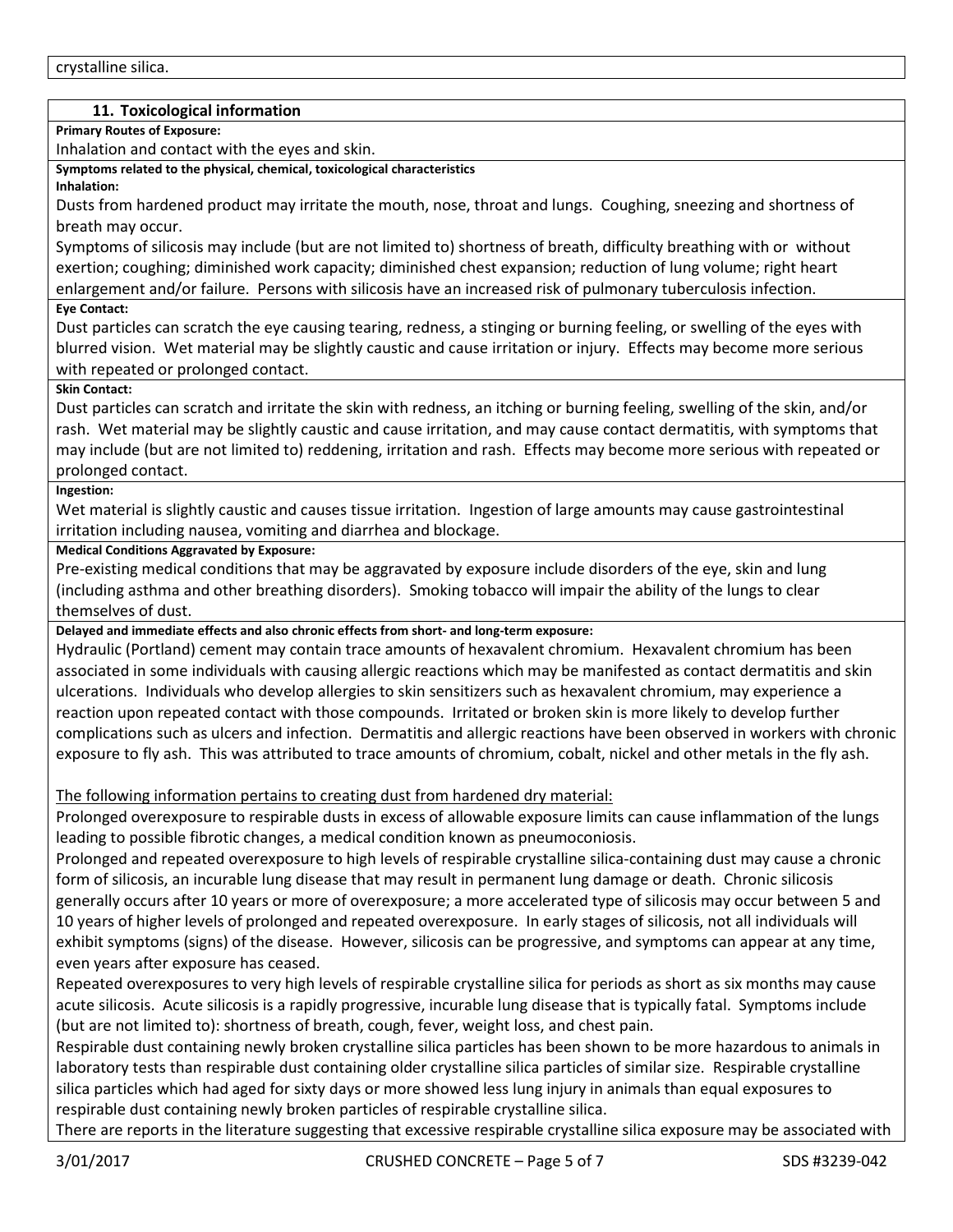autoimmune disorders and other adverse health effects involving the kidney. In particular, the incidence of scleroderma (thickening of the skin caused by swelling and thickening of fibrous tissue) appears to be higher in silicotic individuals. To date, the evidence does not conclusively determine a causal relationship between silica exposure and these adverse health effects.

# **Carcinogenicity:**

Epidemiology studies on the association between respirable crystalline silica exposure and lung cancer have had both positive and negative results. There is some speculation that the source, type, and level of exposure of respirable crystalline silica may play a role. Studies of persons with silicosis indicate an increased risk of developing lung cancer, a risk that increases with the level and duration of exposure. It is not clear whether lung cancer develops in non-silicotic patients. Several studies of silicotics do not account for lung cancer confounders, especially smoking, which have been shown to increase the risk of developing lung disorders, including emphysema and lung cancer.

In October 1996, an IARC Working Group designated respirable crystalline silica as carcinogenic (Group 1). In 2012, an IARC Working Group re-affirmed that inhalation of crystalline silica was a known human carcinogen. The NTP's Report on Carcinogens, 9th edition, lists respirable crystalline silica as a "known human carcinogen." In the year 2000, the American Conference of Governmental Industrial Hygienists (ACGIH) listed respirable crystalline silica (quartz) as a suspected human carcinogen (A-2). These classifications are based on sufficient evidence of carcinogenicity in certain experimental animals and on selected epidemiological studies of workers exposed to respirable crystalline silica.

# **Additional information on toxicological-effects:**

**Acute toxicity:** Not classified

**Skin corrosion/irritation:** Causes severe skin burns and eye damage

**Serious eye damage/eye irritation:** Not classified.

**Respiratory sensitization:** Not classified.

**Skin sensitization:** Not classified.

**Germ cell Mutagenicity:** Not classified

**Carcinogenicity:** May cause cancer (Inhalation).

**Reproductive toxicity:** Not classified

**Specific target organ toxicity - single exposure:** May cause respiratory irritation

**Specific target organ- toxicity – repeated exposure:** May causes damage to organs (lung/respiratory system) through prolonged or repeated exposure (inhalation)

**Aspiration toxicity:** Not classified (not applicable- solid material)

#### **13. Disposal considerations**

# **Safe handling and disposal of waste:**

Place contaminated materials in appropriate containers and dispose of in a manner consistent with applicable federal, state, and local regulations. Prevent from entering drainage, sewer systems, and unintended bodies of water. It is the responsibility of the user to determine, at the time of disposal, whether product meets criteria for hazardous waste.